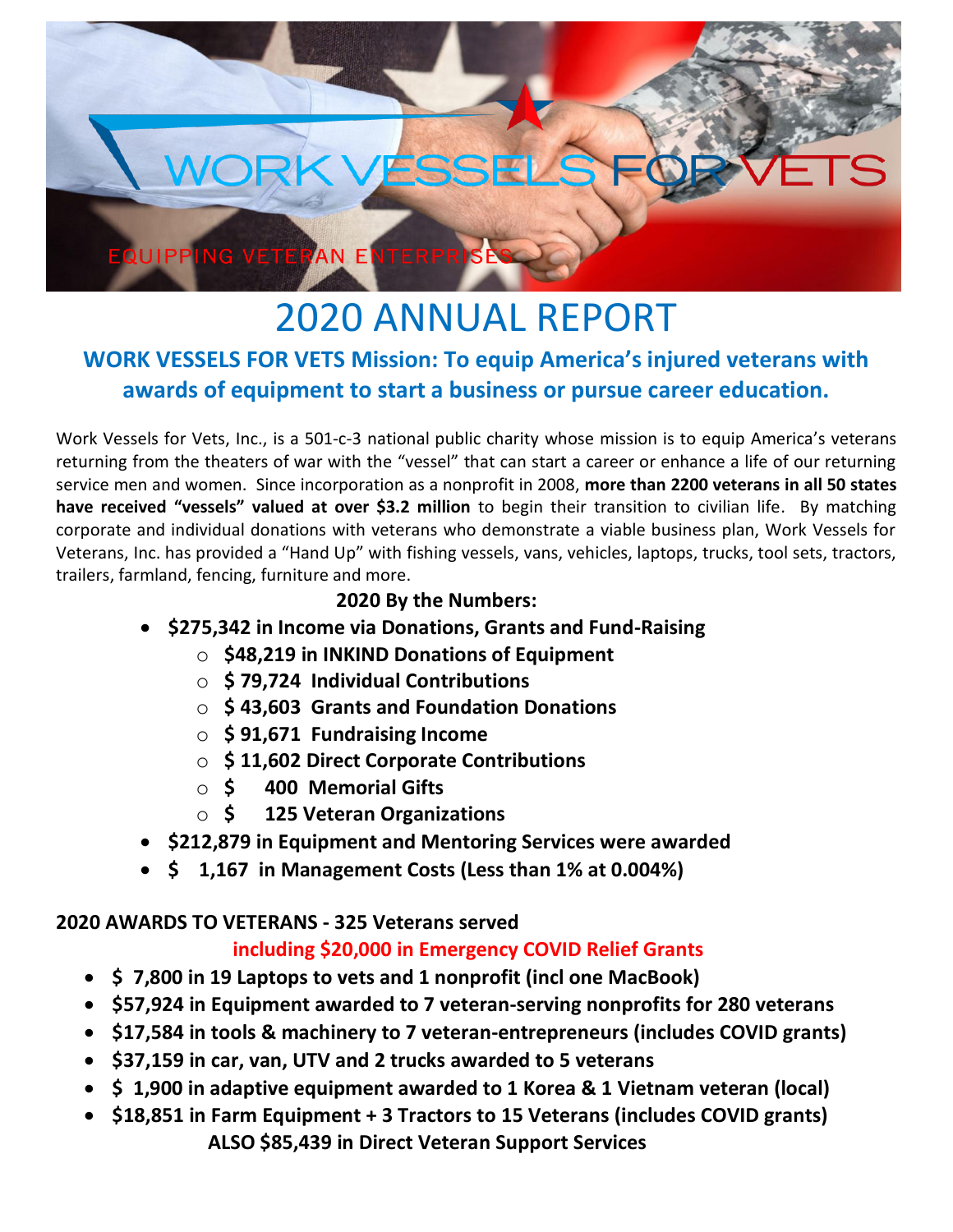# **2020 GOALS AND ACCOMPLISHMENTS REPORT**

**1. GOAL: Be the** *GO TO* **charity for veterans seeking equipment to set up their own businesses across America.**

In 2020, Work Vessels for Vets, Inc. made direct equipment awards to 49 veteran applicants for their businesses and 7 Veteran-serving nonprofits received equipment valued at \$141,218 to serve an estimated 325 veterans. In addition, WVFV's mentors served more than 200 veteran applicants through business counseling, application assistance and mentorships at an estimated value of \$85,439.

#### **2. GOAL: Be recognized by national funding organizations as a partner in serving the transition needs of OEF/OIF veterans.**

IN 2020 - Several new partnerships were developed in 2020 including US Veterans Chamber of Commerce,



Lyme VFW, and Last Man Standing Club. Partnerships continue with Semper Fi Fund, Agrability, Farmer Veteran Coalition, and others.

- WVFV partnered with funders to match grants for equipment for three veterans: \$7500 from FVC matched \$7500 from WVFV to purchase tractor for Florida Equine Therapy Program.
- \$10,000 from US Veterans Chamber of Commerce matched \$6000 from WVFV to purchase farm truck for the Colorado farm for injured USAF Rescue Pilot credited with saving 279 lives in Afghanistan.
- \$7500 in technology grant funds from Dominion Energy Foundation were matched providing drones, virtual reality technology, and hi-end MacBook to vet businesses adapting to COVID restrictions.
- **3. GOAL: Be recognized by corporate funders as a strong partner in furthering their philanthropic purposes.**

IN 2020 - WVFV increased the number of donors who use their company-matching programs. Currently, employee-matching corporations include: Pfizer, Dominion Energy, ABBVIE, Liberty Mutual Bank, Citizens Bank, EB Employees, Regeneron Pharmaceuticals, GE Support, and UBS Brokerage. In 2020 we added Syncroncity, Network for Good, PayPal Giving Fund, CIRTEC Medical, Blackbaud Giving Fund and Benevity Fund.

 WVFV increased the number of retirees who included WVFV in their charitable distributions from IRAs. Corporate INKIND donations totaled \$18,593 including Pfizer \$10,000 for 25 laptops valued at \$400 each, and CIRTEC Medical of Enfield, CT \$4500 for 15 laptops @ \$300 each. There were discounts totaling \$4093.

 More small businesses & local breweries and restaurants held promotions to benefit WVFV in 2020. Enterprise Builders Co of Newington, CT committed all the proceeds of their annual golf event resulting in over \$52,000 for WVFV in the fund-raising category.

#### **4. GOAL: Be a Stand Out Leader in donor integrity.**

In 2020, WVFV once again earned the TOP RATED NONPROFIT AWARD from Great Nonprofits, with 5 star ratings from our veterans, volunteers and donors. GUIDE STAR, the international charity rating agency, renewed WVFV's PLATINUM Rating, their highest accolade for nonprofit integrity.

In 2020, Work Vessels passed the 20 rigorous Standards of Charity Accountability and became an Internationally Accredited Nonprofit under the Better Business Bureau, Veterans and Military Charities.

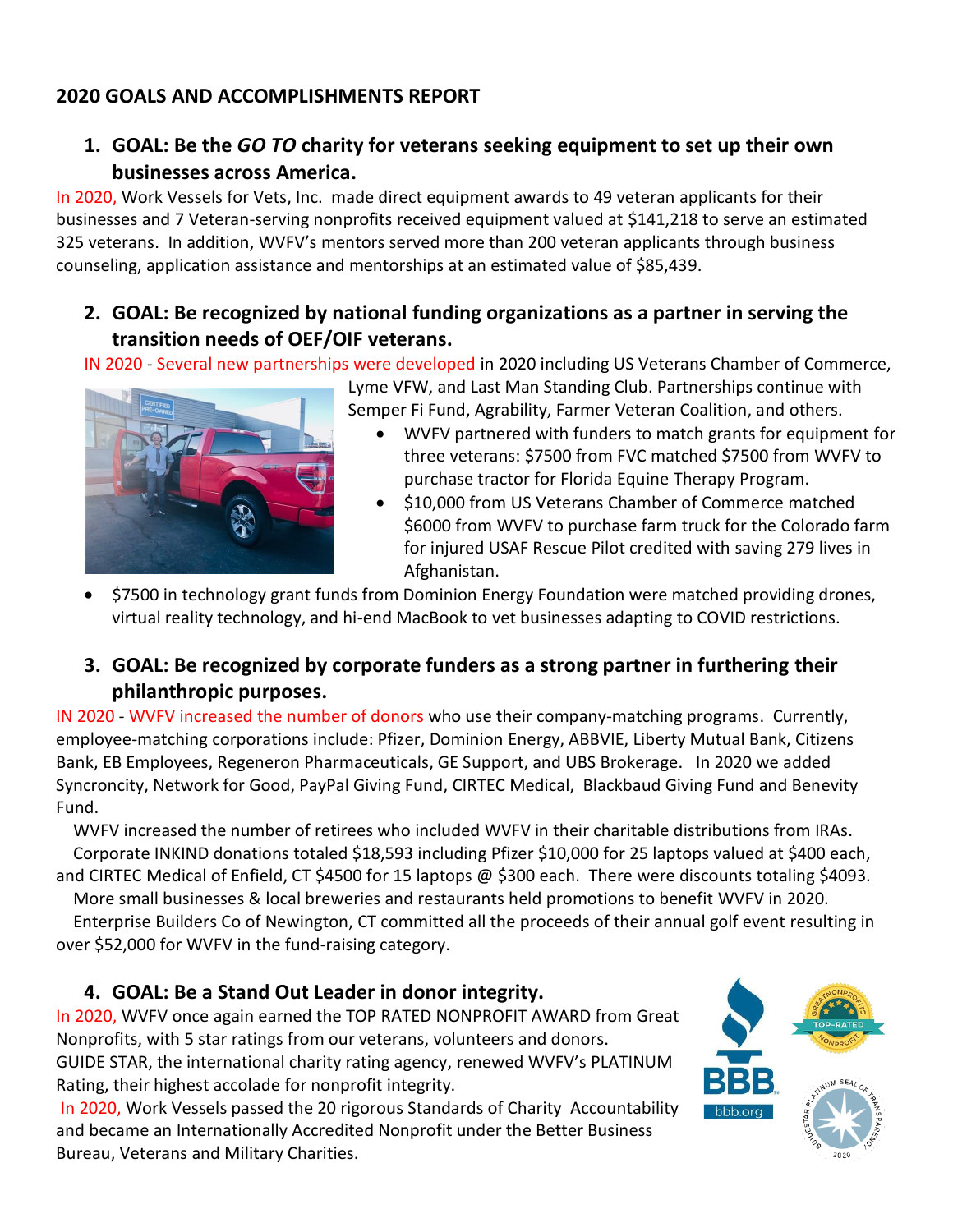- Remarkably, WVFV **INCREASED** donations from individuals in 2020, even with the challenges of the COVID pandemic. **Donors responded with a 31% INCREASE over 2019!**
- \$48,219 of INKIND donations came to the organization from corporations and individuals.
- In 2020, WVFV maintained its reputation for extremely low overhead (under 1%)

#### **5. GOAL: Be the connection between donors & veteran start-ups.**

IN 2020 WVFV continued its relationship with the US Veterans Chamber of Commerce, founded by UCONN's LtCol. Michael Zacchea. Following several planning meetings, WVFV hopes to participate in the development of chapters of the USVCC and engage in some of their activities across the country.

Our relationship with the Farmer Veteran Coalition grows, and in 2020 WVFV was a partner presenter at the FVC Virtual Annual Convention in November. And we continue our reciprocal work with AgrAbility chapters around the country and with Semper Fi Foundation regional representatives.

US Department of Veterans Affairs regional Vet Centers continue to refer vets to us.

Best of all, previous veteran awardees recommend their battle buddies to us for "vessels for success."

WVFV Executive Assistant Carey Beralderi has been active in establishing better communications with our past awardees. She has developed a peer-to-peer chat room and has surveyed our awardees to learn more about their budding businesses. [See her 2020 report.]

#### **6. GOAL: Maintain low administrative overhead and high participation by volunteers.**

IN 2020 WVFV maintained the lowest possible administrative overhead by engaging volunteers to provide services to our applicants by keeping management expenses under 1%.

Col. Ted Larson coordinates volunteers for events when needed, as well as offering his expertise in military jargon, interpretation of military benefits, and general mentoring of veteran applicants. Veteran awardees volunteered to help with the Lake of Isles Golf Event. Many other awardees donated hand-crafted items to the Online Auction which netted over \$8500!

Our Military Advisory Council has volunteer members from across the nation. They are "on call" when a mentor is needed for an applicant, or to connect WVFV with grant applications.

The WVFV Board Members have continued to answer the call for any number of opportunities to assist veterans or promote public awareness of WVFV. Cathy Cook and Marc Harrell conducted several television

interviews for several television stations.

WVFV honored Enterprise Builders, and CEO Keith Czarneki with our Patriot Star Award in 2020.

Bob Fiore is our Pfizer connection and has been instrumental in the donation of much needed refurbished laptops. Due to COVID restrictions, SkyDive for Veterans of Branford, CT was unable to hold their  $5<sup>th</sup>$  annual parachuting event but still presented WVFV with a check for \$1500. The Avon UNICO Club sends the proceeds of their annual golf outing to WVFV, resulting in a check in 2020 for \$6000. And other organizations and businesses continue their loyal support of our mission.

#### **7. GOAL: Foster new peer-to-peer mentorships among veteran awardees.**

IN 2020 WVFV organized a closed page on Facebook for our veteran awardees and applicants to engage with one another – they buy and sell products with each other, and offer mentoring advice. It has grown each month. Carey has done a great job and increased the number of veteran awardees sharing and helping one another through our social media. Veteran awardee Mickey Clayton Willenbring of Oregon recently received a WVFV gift card for expenses related to rescuing heritage sheep following the West Coast fires. Our social media efforts have alerted fellow veterans and supporters to her struggle.